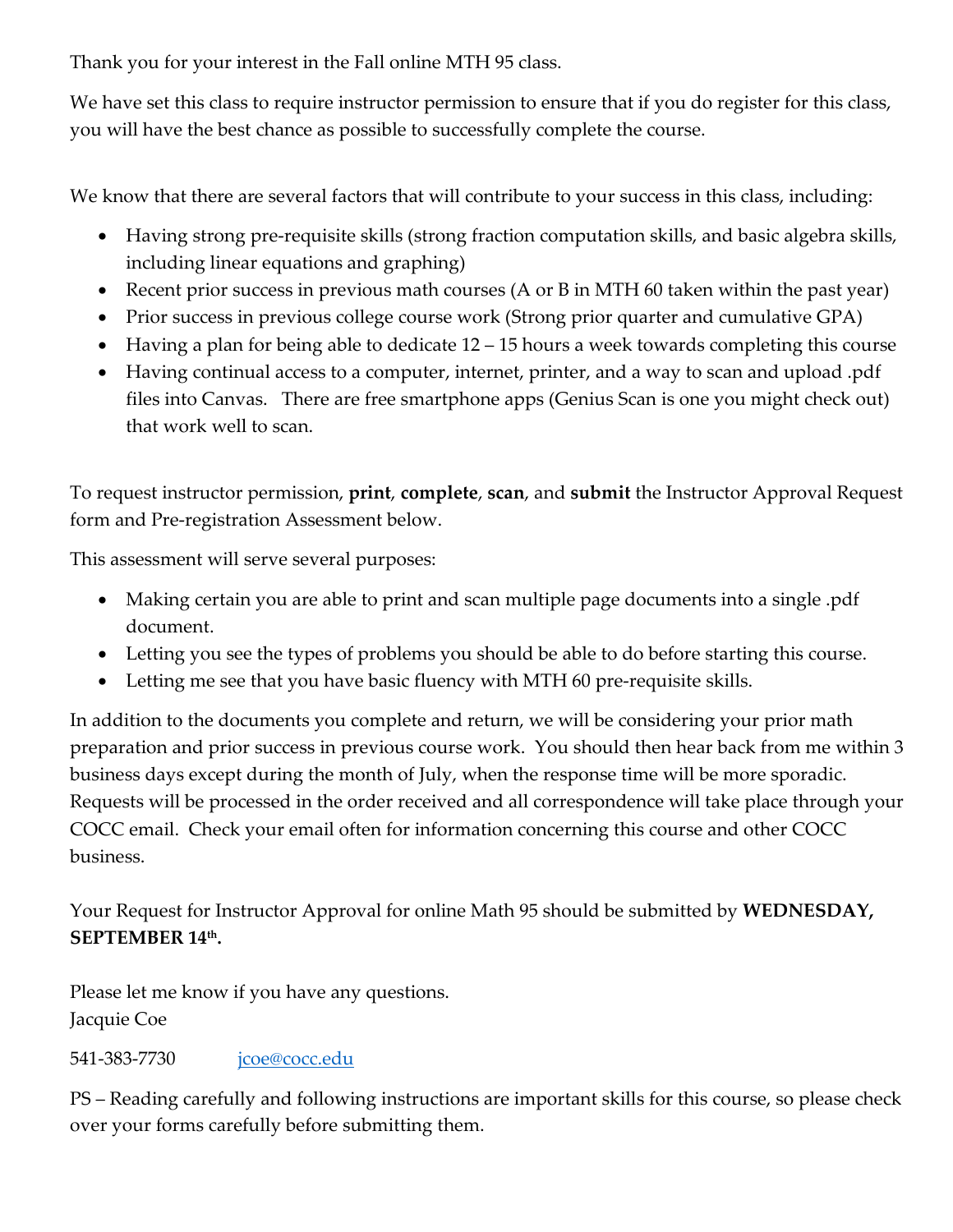ONLINE MTH 95 – Fall 2022 Instructor Approval Request Form

(Scan all three pages into one .pdf file and submit via email to jcoe@cocc.edu.)

| Name                                                   | COCC email address                          |  |  |
|--------------------------------------------------------|---------------------------------------------|--|--|
| Student ID                                             | Do you have convenient access to a printer? |  |  |
| What city will you be living while taking this course? |                                             |  |  |
| What is your academic goal / major?                    |                                             |  |  |

Previous and current math courses – include all math courses that appear on your COCC transcript. If you do not have a COCC math course on your transcript, list your last two math classes taken anywhere.

| Course | Term/Year | Grade | Taken where? | Online (Yes or No) |
|--------|-----------|-------|--------------|--------------------|
|        |           |       |              |                    |
|        |           |       |              |                    |
|        |           |       |              |                    |
|        |           |       |              |                    |

If you are currently in MTH 60, what was your percentage grade on your first MTH 60 test?

What is your overall grade to date? \_\_\_\_\_\_\_ Who is your current instructor? \_\_\_\_\_\_\_\_\_\_\_\_\_\_\_\_\_\_\_\_\_\_\_\_\_\_\_\_\_\_\_\_\_\_

How many hours a week are you budgeting to work on the requirements for this course? \_\_\_\_\_\_\_\_\_\_\_\_\_\_

Taking an online course can be more challenging, usually requires more time, and is more expensive than taking a face-to-face class, so why are you taking this course as an online course instead of as a face-to-face course?

|                                                                                                              | I have strong<br>prerequisite skills in<br>this area. | I have weak or no prerequisite<br>skills in this area.<br>(This might be the case if you<br>are currently in MTH 60.) |
|--------------------------------------------------------------------------------------------------------------|-------------------------------------------------------|-----------------------------------------------------------------------------------------------------------------------|
| Strong fraction computation skills                                                                           |                                                       |                                                                                                                       |
| Solving linear equations fluency                                                                             |                                                       |                                                                                                                       |
| Solving quadratic equations proficiency                                                                      |                                                       |                                                                                                                       |
| Factoring proficiency                                                                                        |                                                       |                                                                                                                       |
| Use of the rules of exponents to simplify expressions                                                        |                                                       |                                                                                                                       |
| Adding, subtracting and multiplying polynomials                                                              |                                                       |                                                                                                                       |
| Coordinate graphing of linear and quadratic equations fluency                                                |                                                       |                                                                                                                       |
| Fluency in moving between graphs, equations, data sets, and<br>verbal/written descriptions                   |                                                       |                                                                                                                       |
| Ability to interpret applied linear problems, graphically, numerically,<br>verbally/written and symbolically |                                                       |                                                                                                                       |
| Excellent note taking skills                                                                                 |                                                       |                                                                                                                       |
| Strong reading comprehension skills                                                                          |                                                       |                                                                                                                       |